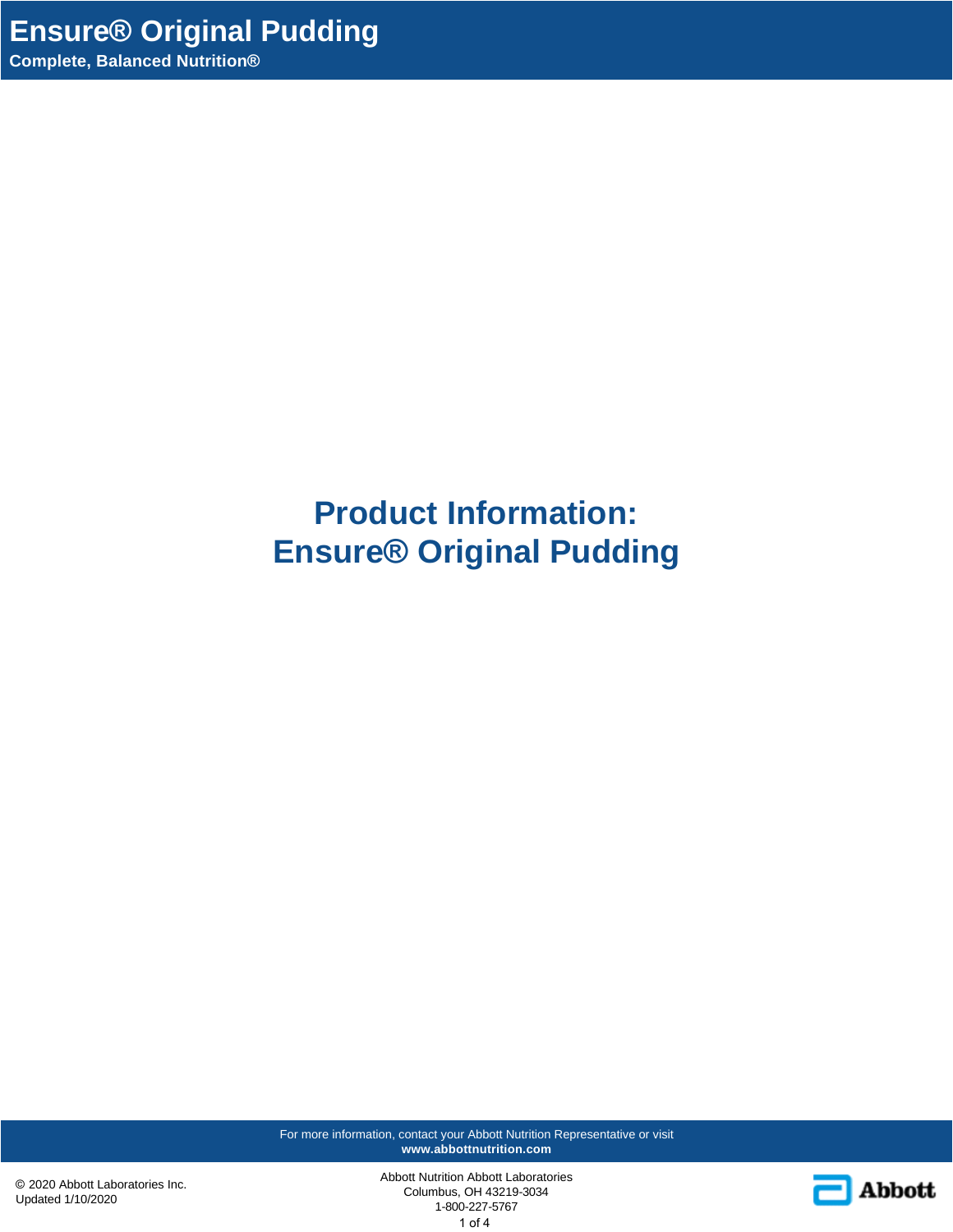## **Ensure® Original Pudding**

### **Complete, Balanced Nutrition®**

- 1 ENSURE ORIGINAL PUDDING is a nutritious alternative to other snacks or desserts. It provides a source of complete, balanced nutrition in a delicious easy-to-eat form. It is appropriate for those who are malnourished, at nutritional risk, experiencing involuntary weight loss, or are on a fluid-restricted or volume-limited diet.
- l For patients on consistency-modified diets (eg, soft, puréed, or full liquid).
- l For oral use.
- 1 Good source of fiber (3 g NutraFlora® scFOS®<sup>\*</sup>/4 oz) to help maintain regularity.
- l 21 vitamins and minerals.
- l Antioxidants (vitamins C & E and selenium) to support the immune system.
- l Convenient—needs no refrigeration.
- l #1 Doctor recommended brand.
- l Kosher.
- l Halal.
- l Gluten-free.
- l Suitable for lactose intolerance.

### **Safety Precautions**

- l Not for sole-source nutrition.
- l Not for people with galactosemia.

*\* NutraFlora® and scFOS® are not registered trademarks of Abbott Laboratories.*

#### **Ingredients**

#### **Pudding Vanilla:**

Water, Sugar, Corn Maltodextrin, Modified Corn Starch, Milk Protein Concentrate, Soy Oil, Short-chain Fructooligosaccharides, Vitamins & Minerals (Magnesium Phosphate, Potassium Citrate, Sodium Citrate, Sodium Ascorbate, Ferric Phosphate, dl-Alpha-Tocopheryl Acetate, Zinc Sulfate, Niacinamide, Calcium Pantothenate, Manganese Sulfate, Copper Sulfate, Thiamine Hydrochloride, Pyridoxine Hydrochloride, Riboflavin, Vitamin A Palmitate, Folic Acid, Chromium Chloride, Biotin, Sodium Molybdate, Sodium Selenate, Potassium Iodide, Phylloquinone, Vitamin B12, Vitamin D3), Natural & Artificial Flavor, Sodium Stearoyl Lactylate, Salt, and Turmeric Color.

**Allergens:** Contains milk ingredients.

#### **Availability**

| <b>List Number</b> | <b>Item</b>                                                           |
|--------------------|-----------------------------------------------------------------------|
| 54844              | Ensure Original Pudding Vanilla / 4 oz (113 g) Cup / 12 x 4 ct        |
| 54846              | Ensure Original Pudding Milk Chocolate / 4 oz (113 g) Cup / 12 x 4 ct |

For more information, contact your Abbott Nutrition Representative or visit **www.abbottnutrition.com**



Abbott Nutrition Abbott Laboratories Columbus, OH 43219-3034 1-800-227-5767



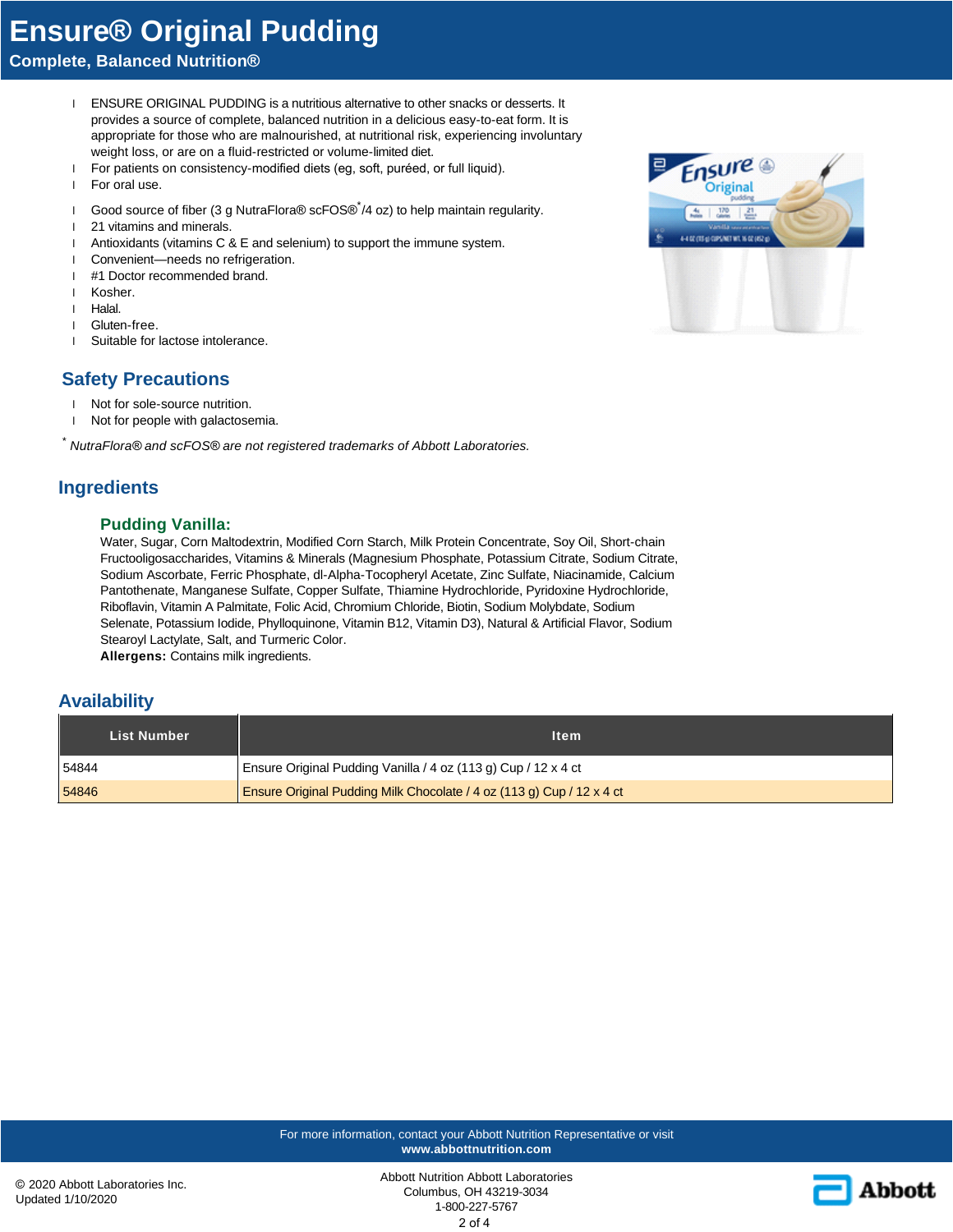## **Ensure® Original Pudding**

**Complete, Balanced Nutrition®**

## **Nutrition Information - Pudding Vanilla**

|                         | 4 oz (1 Pudding Cup) |                  |
|-------------------------|----------------------|------------------|
|                         | Value                | %RDI / %DV*      |
| Calories                | 170                  |                  |
| Total Fat, g            | $\overline{5}$       | $\boldsymbol{6}$ |
| Saturated Fat, g        | $\mathbf{1}$         | $\sqrt{5}$       |
| Trans Fat, g            | $\mathsf{O}\xspace$  |                  |
| Polyunsaturated Fat, g  | $\overline{2}$       |                  |
| Monounsaturated Fat, g  | $\overline{1}$       |                  |
| Cholesterol, mg         | $\sqrt{5}$           | $\overline{2}$   |
| Sodium, mg              | 85                   | $\overline{4}$   |
| Total Carbohydrate, g   | $30\,$               | 11               |
| Dietary Fiber, g        | $\mathbf{3}$         | 11               |
| Total Sugars, g         | 15                   |                  |
| Added Sugars, g         | 15                   | 30               |
| Protein, g              | $\overline{4}$       | $\bf 8$          |
| Vitamin D, mcg          | $\overline{1}$       | $\boldsymbol{6}$ |
| Calcium, mg             | 100                  | $\,8\,$          |
| Iron, mg                | 1.8                  | 10               |
| Potassium, mg           | 110                  | $\overline{2}$   |
| Vitamin A               |                      | 15               |
| Vitamin C               |                      | $10$             |
| Vitamin E               |                      | 25               |
| Vitamin K               |                      | $10$             |
| Thiamin                 |                      | 20               |
| Riboflavin              |                      | 20               |
| Niacin                  |                      | 15               |
| Vitamin B6              |                      | 20               |
| Folate                  |                      | 25               |
| Folic Acid, mcg         | 60                   |                  |
| Vitamin B12             |                      | 25               |
| Biotin                  |                      | 150              |
| <b>Pantothenic Acid</b> |                      | 30 <sub>o</sub>  |
| Phosphorus              |                      | $\bf 8$          |
| Iodine                  |                      | 10               |
| Magnesium               |                      | $10\,$           |
| Zinc                    |                      | 15               |
| Selenium                |                      | $15\,$           |
| Copper                  |                      | $20\,$           |
| Manganese               |                      | $20\,$           |
| Chromium                |                      | 35               |
| Molybdenum              |                      | $50\,$           |

For more information, contact your Abbott Nutrition Representative or visit **www.abbottnutrition.com**

© 2020 Abbott Laboratories Inc. Updated 1/10/2020